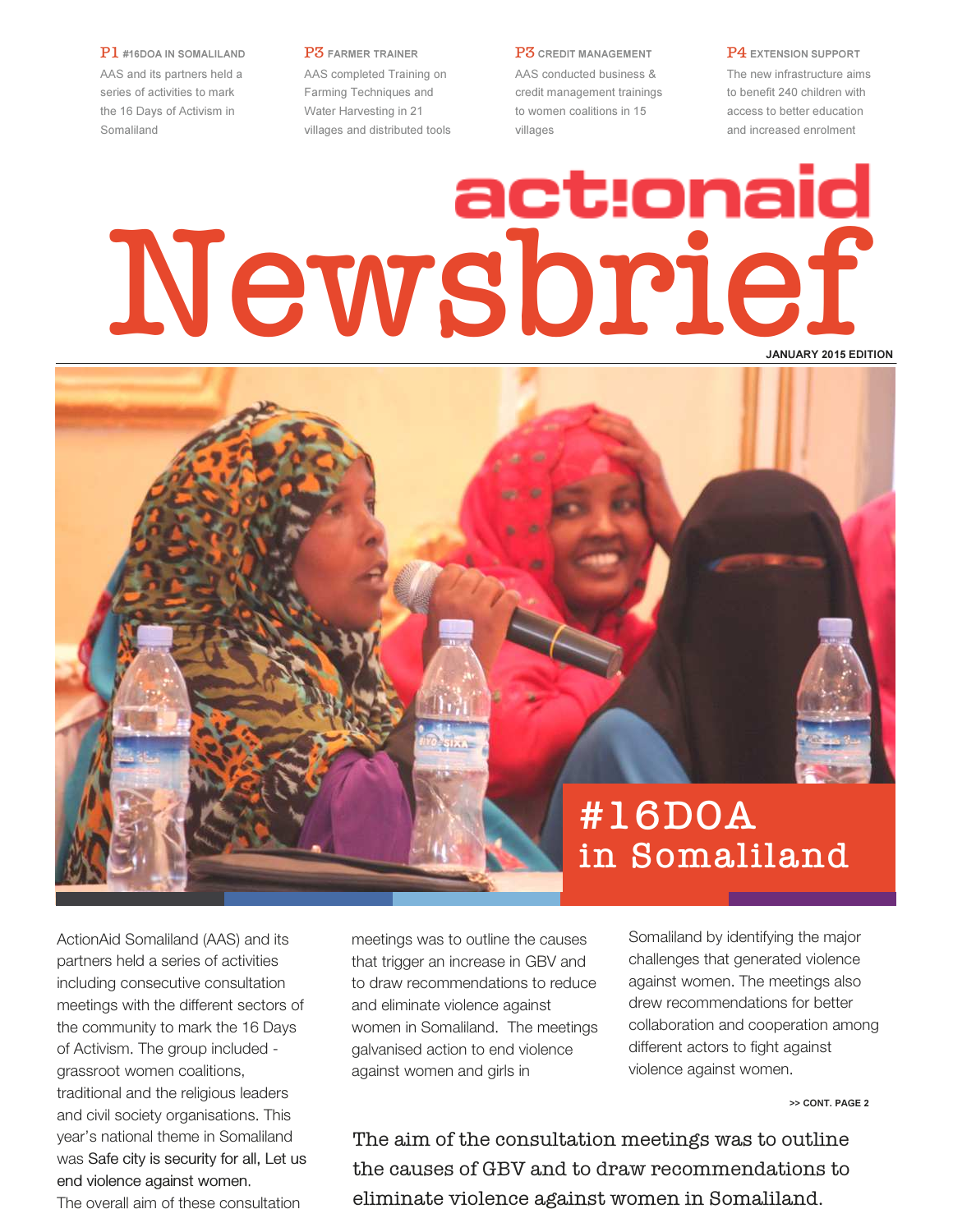## There should be collaboration and cooperation among the society, government and civil society to bring violence against women to an end  $\rightarrow$ "

The meetings were organised for 4 consecutive days participated by representatives from different sectors.

The Grassroots women kicked off the meeting series. They discussed about the challenges that women face to fight against gender based violence and suggested solutions to end such violence. On the second day, the traditional elders and religious leaders discussed repercussions of taking GBV cases from the formal court system to resolve informally. They underlined mechanisms to reduce interventions on the court system. The third meeting was among the various NGOs working on women rights. They discussed the common challenges organisations face on lack of coordination and cooperation among NGOs. They pointed how they could work closely together and avoid duplication of programme and activities.

The final day of the meeting was attended and addressed by Shugri Hariir Ismail, Deputy Minister of Ministry of Labor and Social Affairs (MOLSA) and Sadia Abdi Allin, AAS Country Director. They thanked everybody who attended and participated in the consecutive consultation meetings and emphasized the need to apply all the suggested recommendations for safer city and fighting violence against women. "There should be collaboration and cooperation among the society, government and civil society organizations to

bring violence against women to an end", said Shugri Ismail. The meeting was concluded with a group meeting that collectively recommended comprehensive mechanisms for better collaboration and cooperating to reduce violence against women in Somaliland.

The 16 Days of Activism Against Gender Violence is an international campaign that starts on 25 November, International Day for the Elimination of Violence against Women and ends on 10 December, Human Rights Day. The campaign hopes to raise awareness about genderbased violence as a human rights issue at the local, national, regional and international level.



ActionAid Somaliland launched its website and social network sites on August 2014. We expect these communication vehicles will stand effective in delivering messages on our operations and activities.

We are confident that our online presence will further strengthen engagement with our beneficiaries, stakeholders and supporters.

Visit/contact us at

Phone: +252 2 518300, 523662 Email: admin.somaliland@actionaid.org Web: www.actionaid.org/somaliland

Facebook: fb.com/ActionAidSomaliland YouTube: youtube.com/ActionAidSomaliland Google+: gplus.to/ActionAidSomaliland Flickr: flickr.com/ActionAidSomaliland

## From CD's Desk

2014, what a fantastic year it has been for ActionAid Somaliland. I feel happy to highlight some of our achievements.

We are beginning to see the difference our work is making to the lives of the people we work with. This year alone, 2,250 small-holder farmers have benefitted from over 4,500 tractor hours and 1,815 farmers were trained on sustainable farming techniques. This means more food and better income for thousands. Our mission to provide quality public education has grown even stronger. We have supported construction of 10 new classrooms. The rooms are light and spacious and will enable a further 330 children to get quality education.

Thanks to the dedication, commitment and passion of AAS family, partners, communities and donors; we are reaching our milestone to cover our four key areas of work - women's rights; building resilience of poor and vulnerable people; supporting small-holder famers and ensuring quality primary education.

We look forward to 2015 to be a year of continued dedication to work with the communities and strive to achieve our strategic objectives and promises.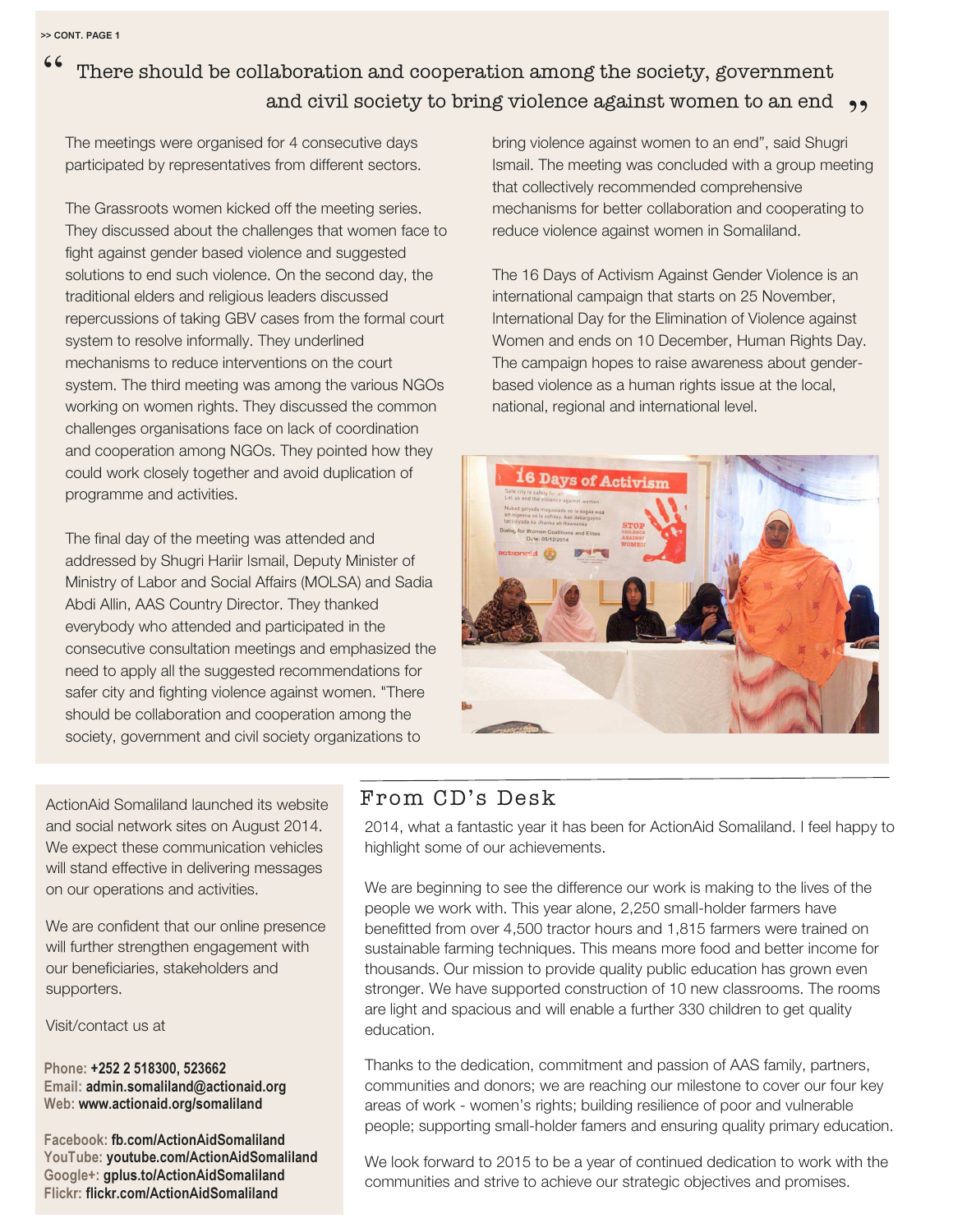

#### Farming Techniques Training

As a part of Italian Cooperation (DGCS) funded project, ActionAid Somaliland has begun Training on Farming Techniques and Water Harvesting in 21 villages across Marodijex and Gabiley Regions. The overall objective of the training is to build the capacity of small farm holders to create platforms to discuss matters affecting their livelihoods. The training focused on in-depth understanding of farming techniques with special emphasis on dry and irrigated farming, mono/mixed cropping, water harvesting, soil conservation, seed selection, pests/pesticides, rain-water harvesting, cooperative networking and marketing skills.

The training began on December 17, 2014 and it was successfully completed in all 21 villages in January 28, 2015. The total 1,815 farmers directly benefitted from the training that was designed to improve and enhance the farming techniques. The communities were also distributed essential agricultural tools and equipment.



Business and Credit Management Trainings

AAS conducted business and credit management trainings and workshops to women coalitions in 15 villages in LRP2 and LRP3 in 2014. Women coalition is the network of women in the village collectively working and cooperating on business and community work. The workshops were held to build up women

coalitions' capacity and enhance women's entrepreneurial skill.

ActionAid trained 420 participants while there were 210 revolving fund beneficiaries. The beneficiaries were delivered around USD 54,000 for the revolving fund. Most of the women used the fund for livestock trade. They buy cattle from the villages and sell it in bigger towns.

All the communities were very excited and welcoming to the tangible support. AAS anticipates the money would create a positive attitude for the women and progress in business. The trainings were held in Caada, Horohaadlay, Biyomacaan, Abaarso, Alaybaday, Boodhlay, WaalidXoor, Gogaysa, Taysa, Lafta, Dhalaada,Gogolwanaag, Boqorka, Darasalaam and Ceelginiiseed.

# Briefs

#### Web Designing training for partners

With an objective to enhance the communication capacity of Local Partners, AAIS conducted a 12 day Web Designing Course and Wordpress Training on mid-November 2014. The participants from SOHA, SOWDA, BVO and WAAPO attended the training, whereas online session was organised for SCDO. AAIS' technical assistance has helped local partners to design and deploy their respective website. The partners are confident that their website shall promote and exchange information and ideas by showcasing their activities and initiatives. They also underline that the website should promote the transparency of their humanitarian development activities.

#### Family Farming for Environment

The Ministry of Agriculture of Somaliland in collaboration with its development partners organized an event to mark the World Food Day on October 16, 2015 in Tog-Wajaale. Sadia Abdi, Country Director, was among the delegates who addressed the event. Sadia underlined the importance of family farming and strengthening their skills. She highlighted that the sustainable productivity was the basis for food security. She said, "Farming is critically important to meet our family's nutrition needs. Continual family farming can help us preserve traditional food products and safeguard environment".